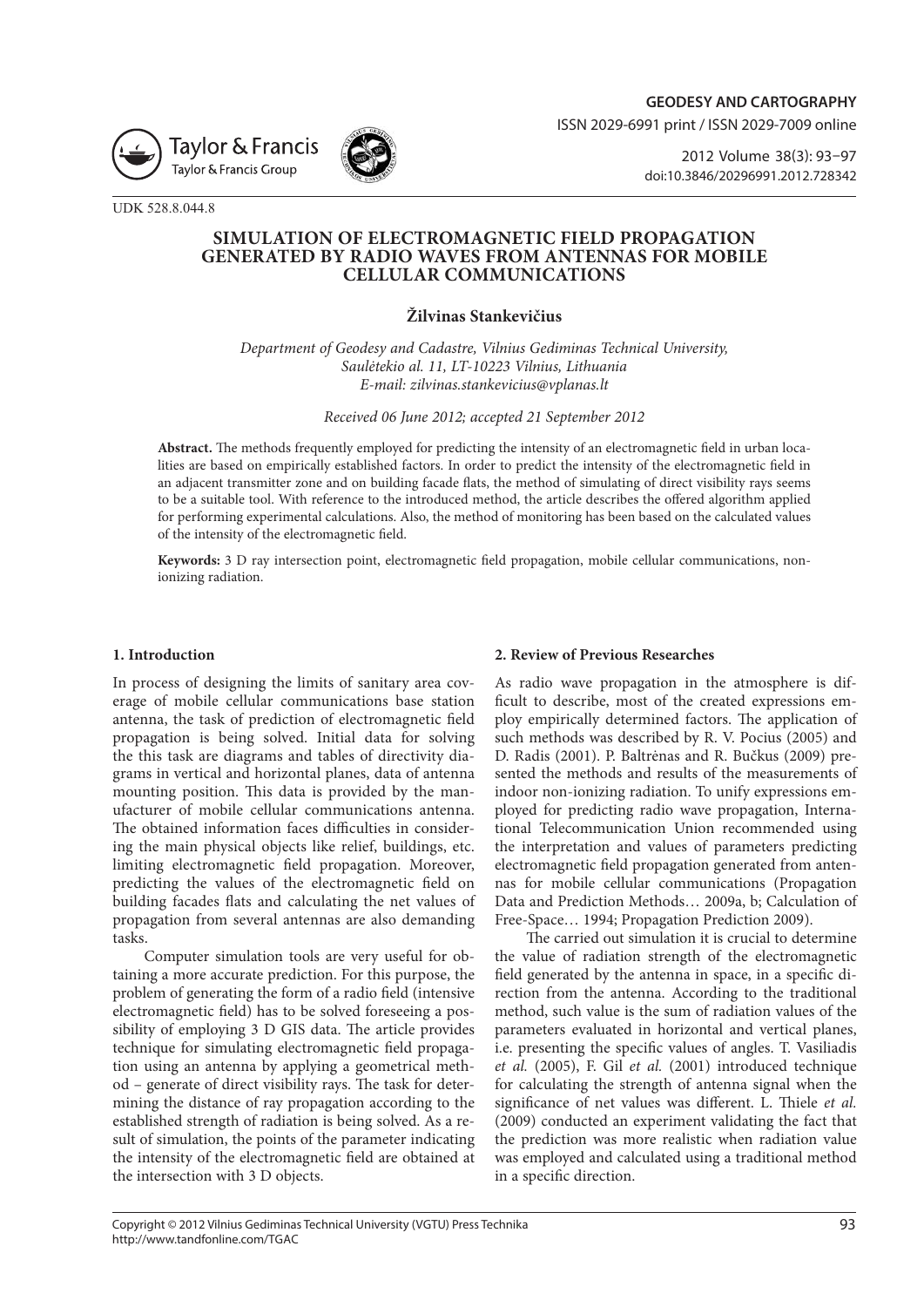Waslon *et al.* (2002) presented a method for simulating the electromagnetic field based on turning radiation directivity diagrams around axis *z* in the vertical plane and evaluating directivity diagrams in the horizontal plane. Hae-Won Son, Noh-Hoon Myung (1999) described a method of hybrid 3 D ray simulation – the combination of geometrical and imagery methods.

#### **3. Algorithm Description**

This section describes an algorithm for predicting the value of electromagnetic field radiation generated by the antenna. The geometrical method has been employed for ray simulation. Electromagnetic field propagation has been simulated applying the method of free radio wave propagation in space. The rays, the propagation distance of which is determined applying limited signal strength, have been simulated by the algorithm. The strength is selected according to the receiver or other characteristics of the task being solved.

Initial data on calculation cover the coordinates of antenna centre *x, y, z,* the direction of the most intensive radiation (azimuth), antenna tilt in vertical and horizontal planes of the directivity diagram, antenna radiation rate, effective radiated power of the antenna. The following expressions are employed for conversion between the effective isotropic radiated power of the antenna (EIRP) and the effective radiated power of the antenna (ERP):

$$
EIRP (dBw) = ERP (dBw) + 2.15,
$$
 (1)

$$
EIRP (dBm) = ERP (dBw) + 30.
$$
 (2)

Wave length is calculated according to the traditional formula: wave length = speed of light / frequency.

Equivalents to every position in the horizontal plane of the directivity diagram are traced in the vertical plane of the same diagram. When applying the known values of antenna orientation and the angle of tilting for the obtained values, the direction of the running ray is determined in space.

Ray propagation is simulated according to the calculation of the free propagation of radio waves in space:

$$
L = 20\log\left(\frac{4\pi d}{\lambda}\right),\tag{3}
$$

where  $L$  – propagation loss (dBm);  $d$  – propagation distance (m);  $λ$  – wave length (m).

The limit value of the strength of receivable radio signal *Elim*. is selected empirically. Limit value depends on the solved task when the evaluation of radio signal strength of a specific value has no sense, i.e. when receiver sensitivity is lower than signal strength in the area of measurement. After selecting value *Elim*. , limit loss of signal propagation in space is calculated as follows:

$$
L_{lim.} = EIRP - E_{lim.} - L_{dir.} \,, \tag{4}
$$

where  $L_{lim.}$  – limit loss of signal propagation in space (dBm); *EIRP* - effective isotropic radiated power of the

antenna ( $dBm$ );  $E_{lim.}$  – the limit value of receivable radio signal strength (dBm);  $L_{dir.}$  – loss of signal propagation in space in direction *n* (dBm).

The loss value of signal propagation in direction *n* is calculated by summing up loss values in horizontal and vertical planes:

$$
L_{dir.} = 10^{L_{horiz}} / 10 + 10^{L_{vert.}} / 10,
$$
\n(5)

where *Ldir. –* the loss of signal propagation in direction *n* (mW);  $L_{horiz}$  – the loss of signal in direction *n* in the horizontal plane (dBm); *Lvert. –* the loss of signal in direction *n* in the vertical plane (dBm).

Maximum ray length is calculated in case of no obstacles:

$$
d_{\text{max}} = 10^{(-20\log 10(4) - 20\log 10(\pi) + 20\log 10(\lambda) + L_{dir.})/20}, \tag{6}
$$

where  $\lambda$  – wave length (m);  $L_{dir}$  – the loss of signal propagation in direction *n* (dBm).

The determined parameters are sufficient to calculate coordinates *x, y, z* at the end of the ray. As the task requires determining the points of ray intersection with objects, 3 D spatial analysis is applied to the other part of the algorithm. It is traced, whether the ray intersects any of the adjacent objects (for instance, the building). In order to reduce the number of calculations, first, all the buildings intersected by the 2 D ray are determined. During the next stage, all defined buildings are checked – coordinates *x, y, z* of the nearest 3 D intersection point are searched (Fig. 1).



**Fig. 1.** Algorithm scheme for determining the nearest intersection point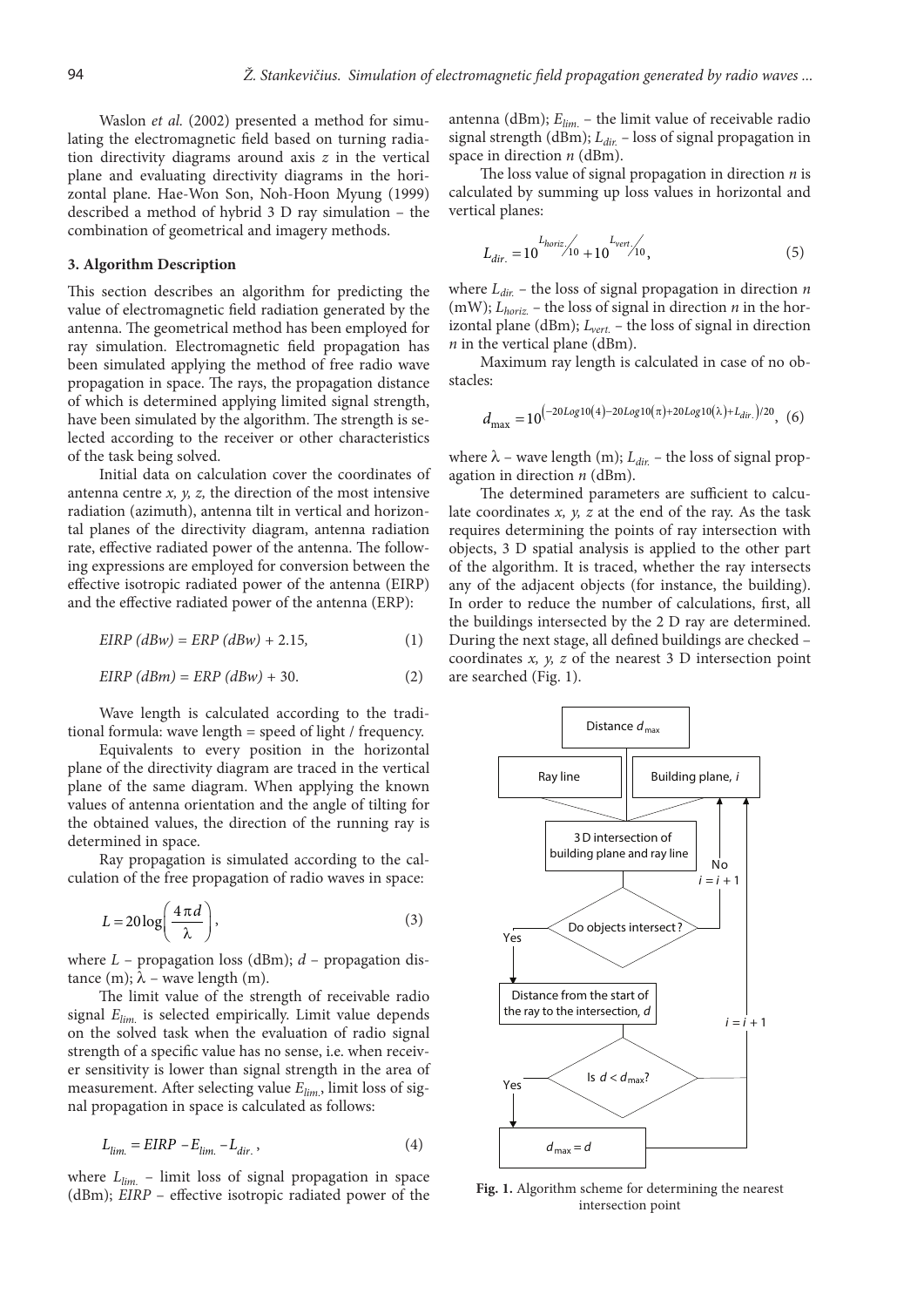The parameters required for further calculations are established for every determined point: the loss of radiated power up to the intersection with the object, radiated power at the intersection point, the diameter of the circle of the intersection with the object, distance to the antenna, antenna coordinates *x, y, z*.

$$
L_{int.} = 20Log10(4\pi) \times d_{min}/\lambda, \qquad (7)
$$

where  $L_{int}$  – the loss of radiated power up to the intersection with the object (dBm);  $d_{\min}$  – wave length to the nearest obstacle (m);  $\lambda$  – wave length (m).

$$
E_{int.} = EIPR - L_{int.} - L_{dir.}
$$
\n(8)

where  $E_{int.}$  – radiated power at the intersection point (dBm); *EIRP* – effective isotropic radiated power of the antenna (dBm);  $L_{int.}$  – the loss of radiated power up to the intersection with the object (dBm);  $L_{dir}$  – the loss of signal propagation in space in direction *n* (dBm).

$$
2r = \sin(\pi/180)2d_{\min},\tag{9}
$$

where  $r$  is a ray, given that rays are radiated every  $1^\circ$  in vertical and horizontal planes;  $d_{\text{min}}$  – ray length to the nearest obstacle (m).

### **4. Experimental Calculations**

Hygiene Norms HN 80:2011 stipulate that the common flow density of microwave electromagnetic radiated energy in residential and work environments, wich not related to the sources of electromagnetic radiation where frequency band varies from 450 MHz to 900 MHz, 1,800 MHz, 1,900 MHz, 2,100 MHz and 2500 MHz, shall be not more than 10  $\mu$ W/cm<sup>2</sup>. The plan of the radio communication base station and locality adjoining in the radius of 300 m is analysed for determining the sanitary protection zone and specific conditions for land use. The net flow density of the electromagnetic field generated by all receivers is calculated at a height of 2 m above the ground surface and roof, the place where transmission antennas are mounted as well as at the central level of the windows of an upper floor of the residential building and at the central level of the windows closest to the available residential or public purpose buildings.

The aim of the conducted experiment is to evaluate the suitability of the created algorithm to predict the strength of the electromagnetic field. The simulation of ray propagation requires considering a limit value of ray propagation that is significant for evaluation in this task. One 53.7 dBm power transmitter operating at a distance of 300 m generates a signal of –31.38 dBm power. Thus, it is possible to calculate the generated flow density of the electromagnetic field at a distance

$$
s = 4\pi p / \lambda^2, \qquad (10)
$$

where *s* − flow density of the electromagnetic field (W/m<sup>2</sup>);  $p$  – signal power at the point of measurement (W);  $\lambda$  – wave length (m). We obtain that the flow density of the electromagnetic field of 0.008  $\mu$ W/cm<sup>2</sup> would be generated at a distance of 300 m. In the worst case, when the rays of 30 transmitters enter the same object, the

flow density of the electromagnetic field shall not exceed 0.25  $\mu$ W/cm<sup>2</sup> measuring at a distance of 300 m. This empirically bases that there is no sense to examine ray propagation in case of a signal weaker than 31.38 dBm power.

Directivity diagrams of mobile cellular communications antenna *AV2098* (Fig. 2) provided by manufacturer's *Trivec-Avant* were employed for testing the algorithm.



**Fig. 2.** Directivity diagram of antenna AV2098 for mobile cellular communications

The parameters employed for simulating radio waves include the minimum power of the receivable signal *Pmin* − 31 dBm, frequency *f* − 900 MHz, antenna height *H* − 148.5 m, antenna *EIPR* − 50 dBm. Determined intersection points of rays, building walls and power parameters of the electromagnetic field are shown in Fig. 3.



**Fig. 3.** Intersection points of rays and building walls

88 (calculating different frequencies used in one antenna) radio antennas for mobile cellular communications have been employed in the experiment. The arrangement of antennas is provided in Fig. 4. The aim of the experiment is to determine the areas in space where rays enter from the biggest number of antennas and to calculate the predicted flow density of the electromagnetic field.

The rays (Fig. 5) of radio wave propagation of 88 antennas have been simulated employing the above described method thus determining the intersection points (Fig. 6) of rays and building facades. Obstacles (Fig. 7) have been considered for simulating radio ray propagation. If several intersection points (next to each other) enter a specific facade area from different antennas, they may be summed up, given that several antennas radiate into the same area. For this purpose, the points are sorted according to their dependence on building facades and taking into account the fact that the signal enters from several antennas. The maximum signal power generated from every antenna has been determined. The calculations of EML strength are provided in Table 1.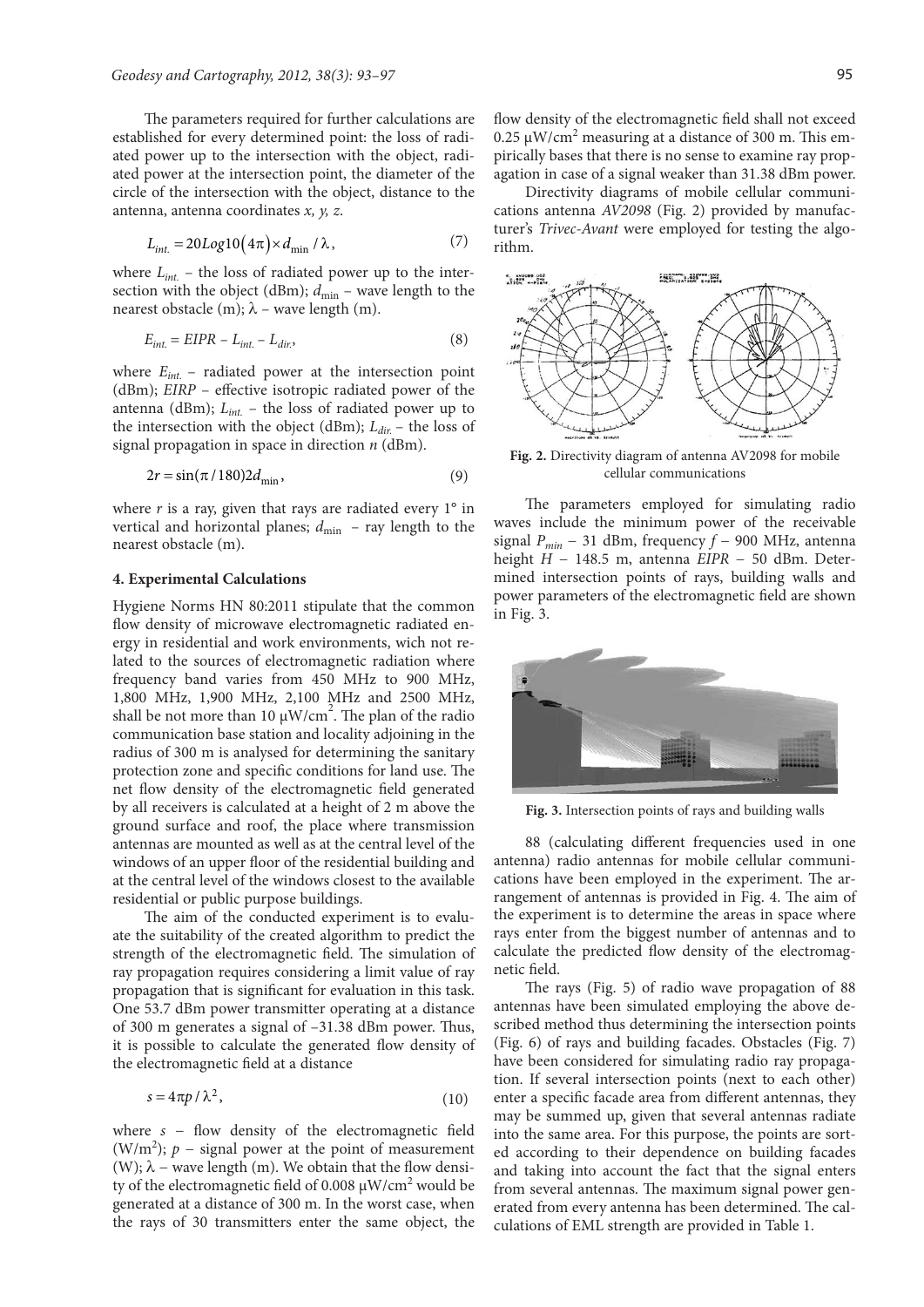

**Fig. 4.** Arrangement of antennas and ray propagation in experimental locality



**Fig. 5.** Rays of radio wave propagation generated by antennas



**Fig. 6.** Intersection points of rays and building facades



**Fig. 7.** Obstacles for ray propagation

Calculation results show that, in case of researched building facades, the predicted strength of the electromagnetic field is between 0.2 and 0.4  $\mu$ W/cm<sup>2</sup>.

**Table 1.** Calculation of the predictable value of EML

| Facade         | Signal<br>receivable<br>from anten-<br>nas, units | Maximum<br>power next<br>to the fa-<br>cade, mW | EML gener-<br>ated by one<br>antenna,<br>$\mu$ W/cm <sup>2</sup> | Net EML<br>$ W/cm^2 < 0$ |
|----------------|---------------------------------------------------|-------------------------------------------------|------------------------------------------------------------------|--------------------------|
|                | 5                                                 | 0.005                                           | 0.06                                                             | 0.3                      |
| $\mathfrak{D}$ | 5                                                 | 0.006                                           | 0.07                                                             | 0.4                      |
| $\mathbf{3}$   |                                                   | 0.002                                           | 0.03                                                             | 0.2                      |

#### **5. Conclusions**

The established method for predicting the strength of the electromagnetic field allows foreseeing EML next to building facades.

Parameters affecting prediction accuracy, i.e. antenna orientation, height and target position, now is characterize with low accuracy. Orientation errors were not known during the experiment; the established height error is about 2 m and the established target position errors make up to 20 m. In order to perform monitoring EML in the nearest antenna zone, the quality of parameters has to be additionally controlled.

The quality of 3 D geometry expressing obstacles to radio rays is another important factor affecting the accuracy of EML prediction. The performed experiment has determined that 3 D geometry created based on laser scanning from the air (minimum 1 point  $m<sup>2</sup>$ ) is suitable for simulation, although the structures, on which antennas are mounted, have to be simulated more precisely. Thus, the establishment of nonexistent obstacles to ray propagation in the locality is prevented.

The experiment has demonstrated 3 places where rays from 5–6 antennas enter building facades in the near zone of the antennas (at a distance of about 300 m). Net predictable EML generated by all antennas amounted to 0.4  $\mu$ W/cm<sup>2</sup>. The simulated results allow certifying it is purposeful to perform EML monitoring by measuring EML in the planes of neighbouring building facades.

Radio rays (receivable  $P_{min} = 31$  dBm,) simulated in the locality of the experiment do not form the intersection with ground surface (in the height of  $+ 2$  m). This shows that the value of EML on the ground surface must be close to 0, because during simulation, radio ray reflection from surfaces has not been considered.

Research has disclosed that antenna orientation and position have the greatest affect on the EML value of neighbouring building facades. Critical values of EML may be attained, only if a big amount (due to the transmitters of different power and different distances between antennas and buildings, it is impossible to predict a specific number) of antennas is oriented into one and the same building facade. In order to prevent such situations when installing new antennas and to adjust orientation parameters of the available antennas, it is necessary to perform EML monitoring.